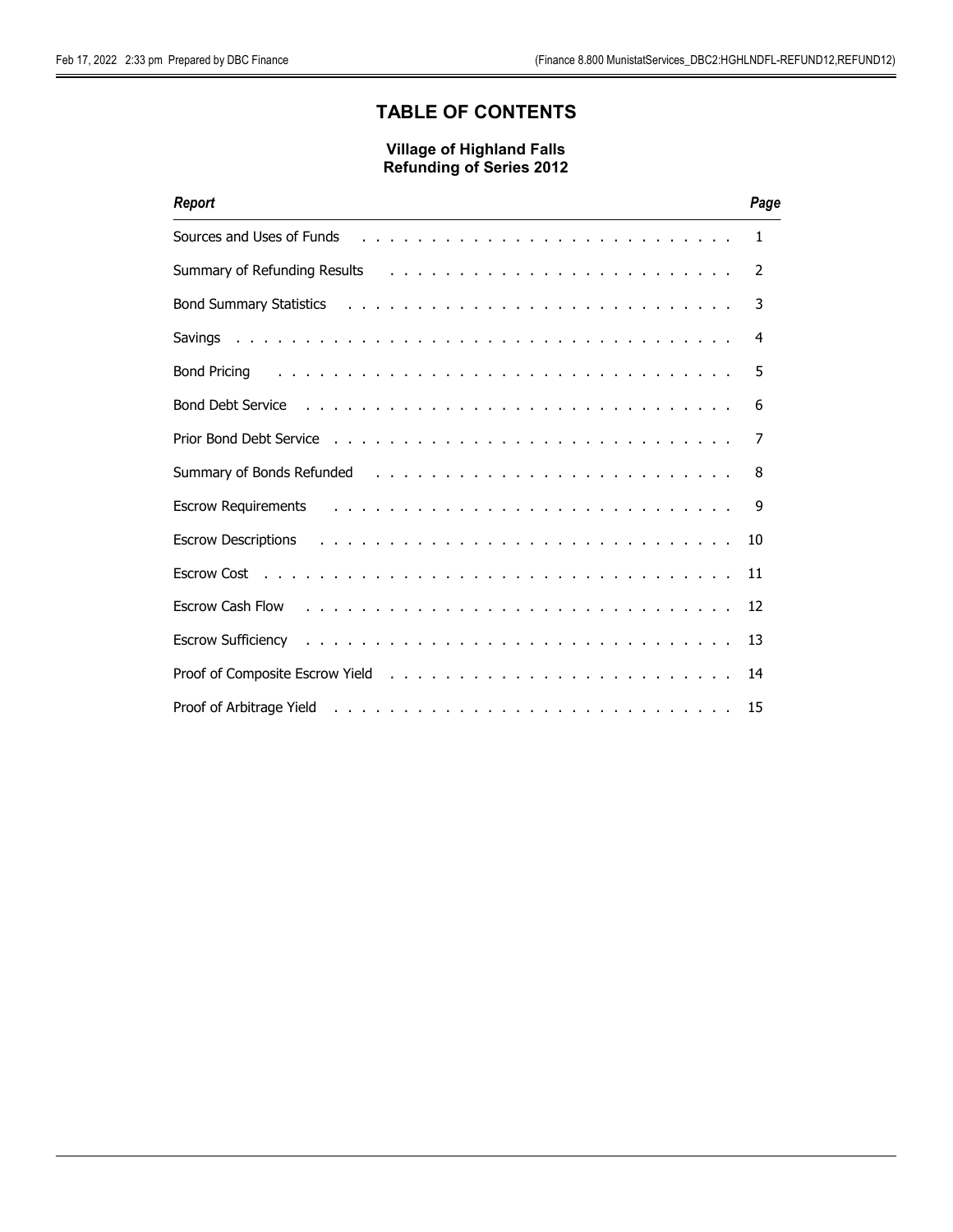# SOURCES AND USES OF FUNDS

| <b>Sources:</b>                   |              |
|-----------------------------------|--------------|
| <b>Bond Proceeds:</b>             |              |
| Par Amount                        | 1,225,000.00 |
| Premium                           | 66,083.75    |
|                                   | 1,291,083.75 |
| Uses:                             |              |
| <b>Refunding Escrow Deposits:</b> |              |
| Cash Deposit                      | 0.05         |
| <b>SLGS Purchases</b>             | 1,247,606.00 |
|                                   | 1,247,606.05 |
| Delivery Date Expenses:           |              |
| Cost of Issuance                  | 28,000.00    |
| Underwriter's Discount            | 15,000.00    |
|                                   | 43,000.00    |
| Other Uses of Funds:              |              |
| <b>Additional Proceeds</b>        | 477.70       |
|                                   | 1,291,083.75 |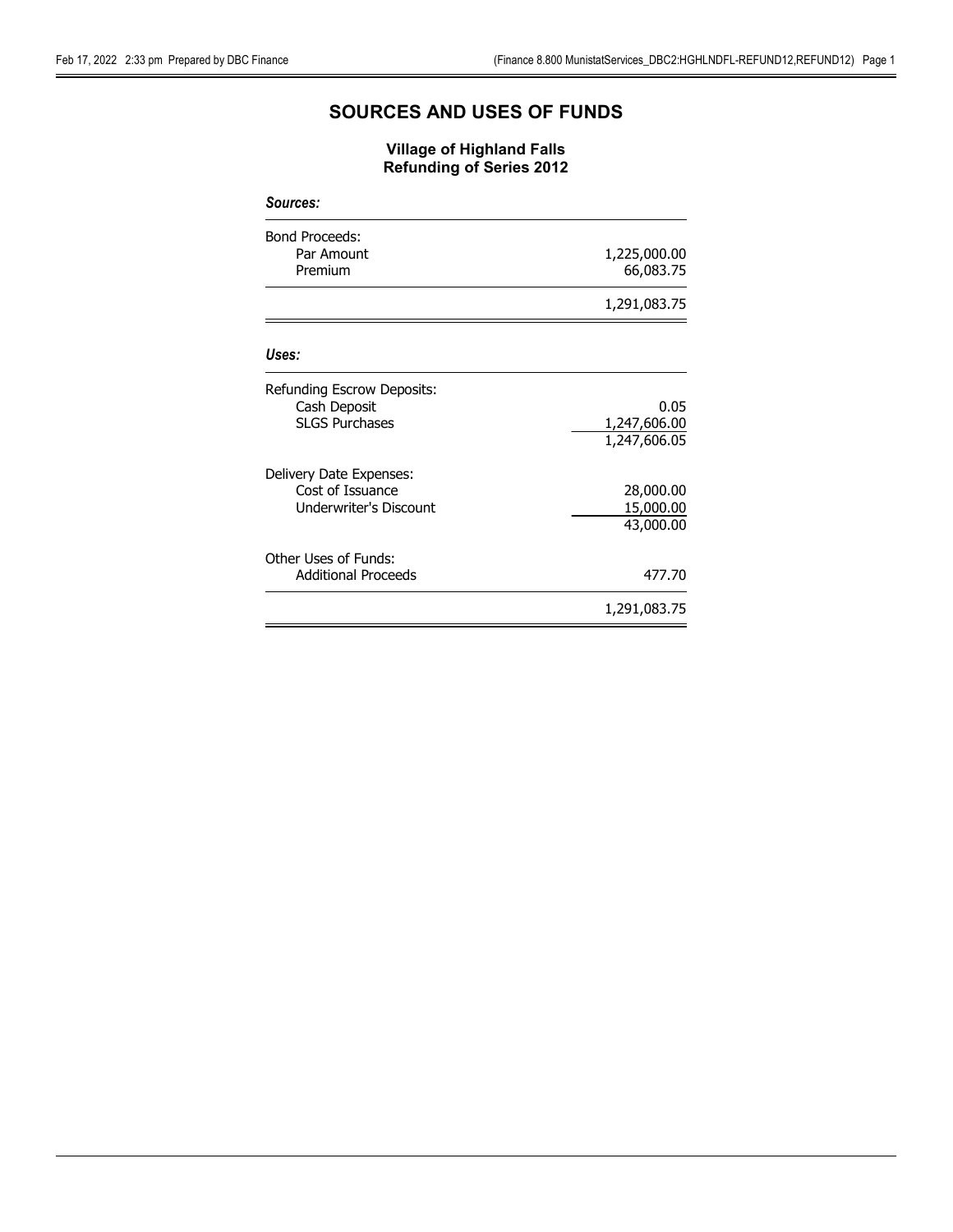# SUMMARY OF REFUNDING RESULTS

| Dated Date                                 | 04/05/2022   |
|--------------------------------------------|--------------|
| Delivery Date                              | 04/05/2022   |
| Arbitrage yield                            | 1.596765%    |
| Escrow yield                               | 0.039913%    |
| Value of Negative Arbitrage                | 4,612.60     |
| <b>Bond Par Amount</b>                     | 1,225,000.00 |
| True Interest Cost                         | 2.003986%    |
| Net Interest Cost                          | 2.071650%    |
| Average Coupon                             | 3.000000%    |
| Average Life                               | 4.492        |
| Par amount of refunded bonds               | 1,225,000.00 |
| Average coupon of refunded bonds           | 3.859297%    |
| Average life of refunded bonds             | 4.684        |
| PV of prior debt to 04/05/2022 @ 1.596765% | 1,359,187.26 |
| Net PV Savings                             | 61,687.34    |
| Percentage savings of refunded bonds       | 5.035701%    |
| Percentage savings of refunding bonds      | 5.035701%    |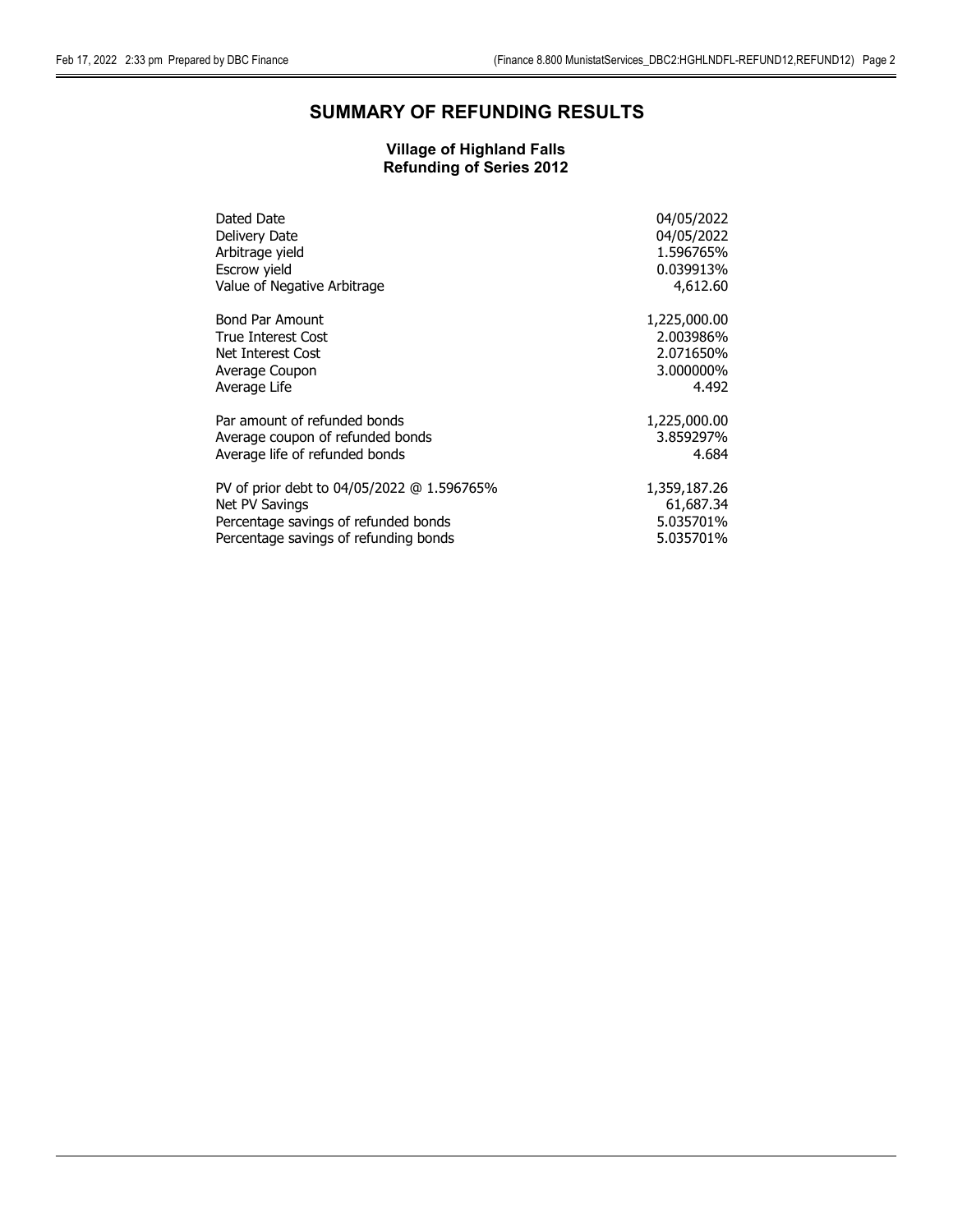# BOND SUMMARY STATISTICS

| Dated Date                                                       | 04/05/2022   |
|------------------------------------------------------------------|--------------|
| Delivery Date                                                    | 04/05/2022   |
| Last Maturity                                                    | 07/01/2034   |
| Arbitrage Yield                                                  | 1.596765%    |
| True Interest Cost (TIC)                                         | 2.003986%    |
| Net Interest Cost (NIC)                                          | 2.071650%    |
| All-In TIC                                                       | 2.541918%    |
| Average Coupon                                                   | 3.000000%    |
| Average Life (years)                                             | 4.492        |
| Weighted Average Maturity (years)                                | 4.539        |
| Duration of Issue (years)                                        | 4.196        |
| Par Amount                                                       | 1,225,000.00 |
| <b>Bond Proceeds</b>                                             | 1,291,083.75 |
| <b>Total Interest</b>                                            | 165,079.17   |
| <b>Net Interest</b>                                              | 113,995.42   |
| <b>Total Debt Service</b>                                        | 1,390,079.17 |
| Maximum Annual Debt Service                                      | 168,000.00   |
| Average Annual Debt Service                                      | 113,578.87   |
| Underwriter's Fees (per \$1000)<br>Average Takedown<br>Other Fee | 12.244898    |
| <b>Total Underwriter's Discount</b>                              | 12.244898    |
| <b>Bid Price</b>                                                 | 104.170102   |
|                                                                  |              |

| <b>Bond Component</b> | Par<br>Value | Price   | Average<br>Coupon | Average<br>Life |
|-----------------------|--------------|---------|-------------------|-----------------|
| <b>Bond Component</b> | 1,225,000.00 | 105.395 | 3.000%            | 4.492           |
|                       | 1,225,000.00 |         |                   | 4.492           |

|                                                                                                   | TIC                       | All-In<br>TIC                             | Arbitrage<br>Yield      |
|---------------------------------------------------------------------------------------------------|---------------------------|-------------------------------------------|-------------------------|
| Par Value<br>+ Accrued Interest                                                                   | 1,225,000.00              | 1,225,000.00                              | 1,225,000.00            |
| + Premium (Discount)<br>- Underwriter's Discount<br>- Cost of Issuance Expense<br>- Other Amounts | 66,083.75<br>$-15,000.00$ | 66,083.75<br>$-15,000.00$<br>$-28,000.00$ | 66,083.75               |
| Target Value                                                                                      | 1,276,083.75              | 1,248,083.75                              | 1,291,083.75            |
| Target Date<br>Yield                                                                              | 04/05/2022<br>2.003986%   | 04/05/2022<br>2.541918%                   | 04/05/2022<br>1.596765% |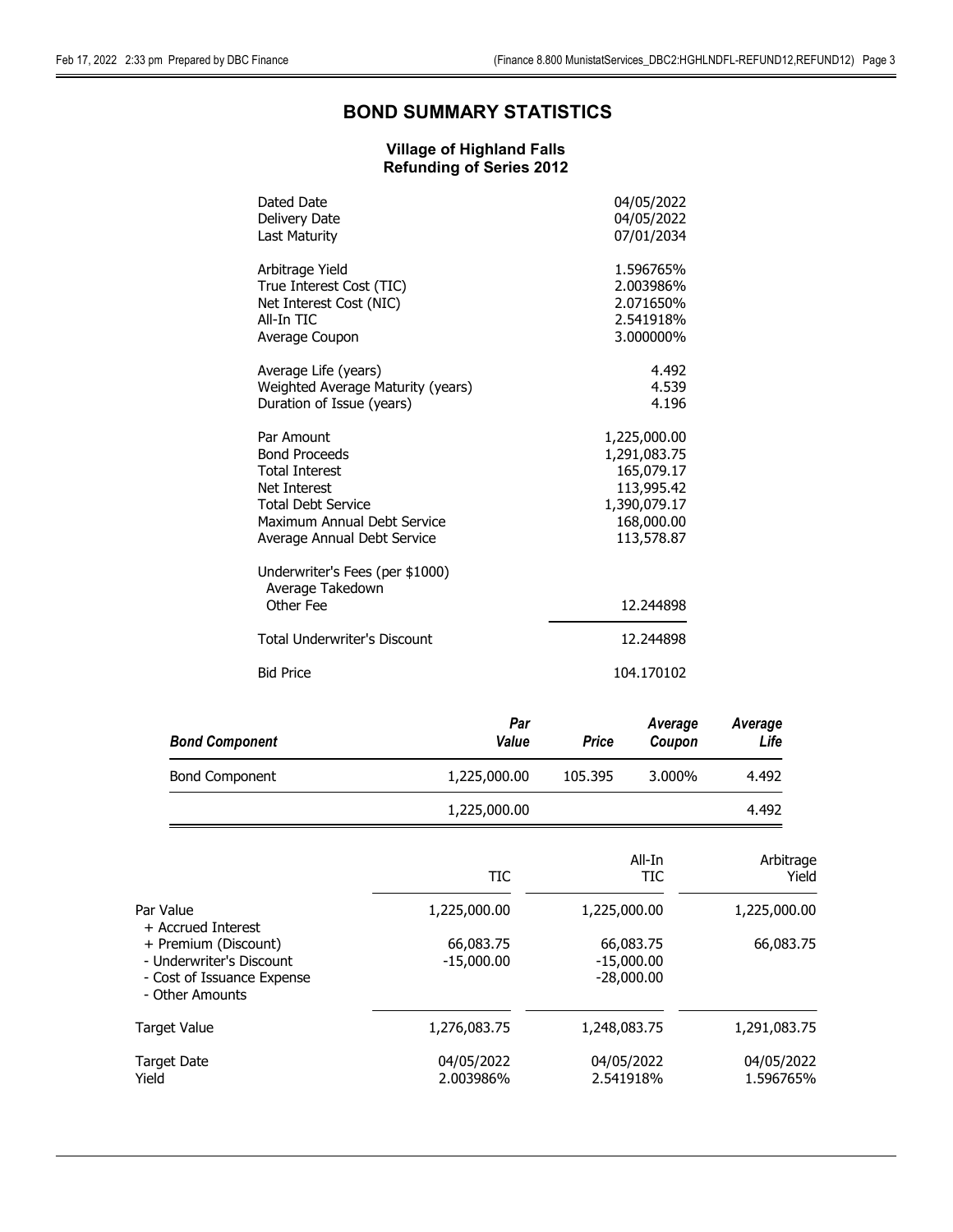# SAVINGS

#### Village of Highland Falls Refunding of Series 2012

| Date       | <b>Prior</b><br><b>Debt Service</b> | <b>Refunding</b><br><b>Debt Service</b> | <b>Savings</b> | <b>Annual</b><br><b>Savings</b> | <b>Present Value</b><br>to 04/05/2022<br>@ 1.5967654% |
|------------|-------------------------------------|-----------------------------------------|----------------|---------------------------------|-------------------------------------------------------|
| 07/01/2022 | 147,725.00                          | 148,779.17                              | $-1,054.17$    |                                 | $-1,050.17$                                           |
| 01/01/2023 | 21,162.50                           | 16,275.00                               | 4,887.50       |                                 | 4,830.40                                              |
| 05/31/2023 |                                     |                                         |                | 3,833.33                        |                                                       |
| 07/01/2023 | 151,162.50                          | 151,275.00                              | $-112.50$      |                                 | $-110.31$                                             |
| 01/01/2024 | 18,562.50                           | 14,250.00                               | 4,312.50       |                                 | 4,194.87                                              |
| 05/31/2024 |                                     |                                         |                | 4,200.00                        |                                                       |
| 07/01/2024 | 153,562.50                          | 154,250.00                              | $-687.50$      |                                 | $-663.45$                                             |
| 01/01/2025 | 15,862.50                           | 12,150.00                               | 3,712.50       |                                 | 3,554.26                                              |
| 05/31/2025 |                                     |                                         |                | 3,025.00                        |                                                       |
| 07/01/2025 | 150,862.50                          | 147,150.00                              | 3,712.50       |                                 | 3,526.10                                              |
| 01/01/2026 | 13,162.50                           | 10,125.00                               | 3,037.50       |                                 | 2,862.14                                              |
| 05/31/2026 |                                     |                                         |                | 6,750.00                        |                                                       |
| 07/01/2026 | 163,162.50                          | 160,125.00                              | 3,037.50       |                                 | 2,839.47                                              |
| 01/01/2027 | 10,912.50                           | 7,875.00                                | 3,037.50       |                                 | 2,816.98                                              |
| 05/31/2027 |                                     |                                         |                | 6,075.00                        |                                                       |
| 07/01/2027 | 160,912.50                          | 157,875.00                              | 3,037.50       |                                 | 2,794.67                                              |
| 01/01/2028 | 7,912.50                            | 5,625.00                                | 2,287.50       |                                 | 2,087.96                                              |
| 05/31/2028 |                                     |                                         |                | 5,325.00                        |                                                       |
| 07/01/2028 | 162,912.50                          | 160,625.00                              | 2,287.50       |                                 | 2,071.42                                              |
| 01/01/2029 | 4,812.50                            | 3,300.00                                | 1,512.50       |                                 | 1,358.78                                              |
| 05/31/2029 |                                     |                                         |                | 3,800.00                        |                                                       |
| 07/01/2029 | 39,812.50                           | 38,300.00                               | 1,512.50       |                                 | 1,348.02                                              |
| 01/01/2030 | 4,200.00                            | 2,775.00                                | 1,425.00       |                                 | 1,259.97                                              |
| 05/31/2030 |                                     |                                         |                | 2,937.50                        |                                                       |
| 07/01/2030 | 44,200.00                           | 37,775.00                               | 6,425.00       |                                 | 5,635.94                                              |
| 01/01/2031 | 3,400.00                            | 2,250.00                                | 1,150.00       |                                 | 1,000.78                                              |
| 05/31/2031 |                                     |                                         |                | 7,575.00                        |                                                       |
| 07/01/2031 | 43,400.00                           | 37,250.00                               | 6,150.00       |                                 | 5,309.59                                              |
| 01/01/2032 | 2,600.00                            | 1,725.00                                | 875.00         |                                 | 749.45                                                |
| 05/31/2032 |                                     |                                         |                | 7,025.00                        |                                                       |
| 07/01/2032 | 42,600.00                           | 36,725.00                               | 5,875.00       |                                 | 4,992.14                                              |
| 01/01/2033 | 1,800.00                            | 1,200.00                                | 600.00         |                                 | 505.80                                                |
| 05/31/2033 |                                     |                                         |                | 6,475.00                        |                                                       |
| 07/01/2033 | 46,800.00                           | 41,200.00                               | 5,600.00       |                                 | 4,683.38                                              |
| 01/01/2034 | 900.00                              | 600.00                                  | 300.00         |                                 | 248.91                                                |
| 05/31/2034 |                                     |                                         |                | 5,900.00                        |                                                       |
| 07/01/2034 | 45,900.00                           | 40,600.00                               | 5,300.00       |                                 | 4,362.55                                              |
| 05/31/2035 |                                     |                                         |                | 5,300.00                        |                                                       |
|            | 1,458,300.00                        | 1,390,079.17                            | 68,220.83      | 68,220.83                       | 61,209.64                                             |

### **Savings Summary**

| PV of savings from cash flow  | 61,209.64 |
|-------------------------------|-----------|
| Plus: Refunding funds on hand | 477.70    |
| Net PV Savings                | 61,687.34 |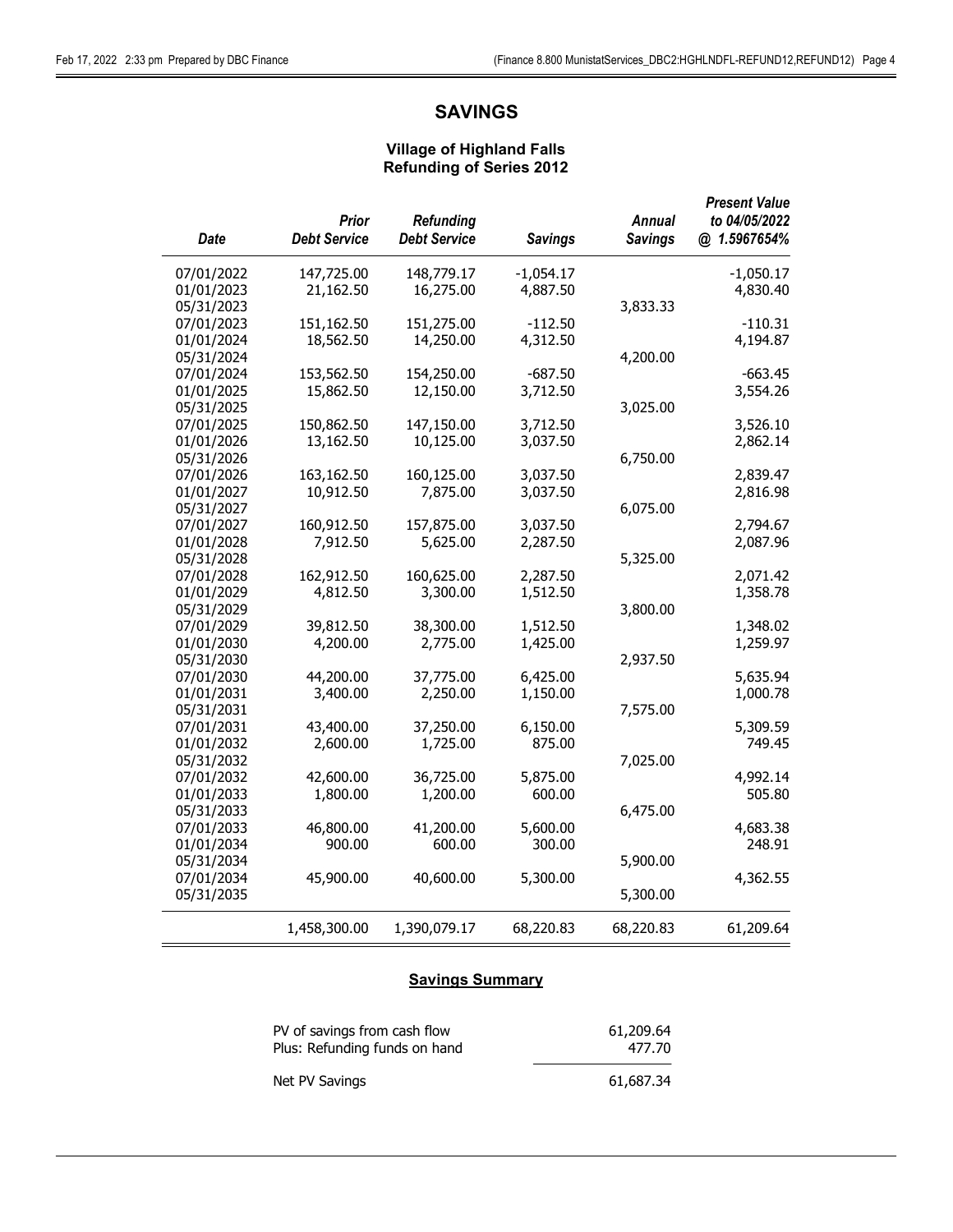# BOND PRICING

|                                           | <b>Maturity</b>                               |               |              |             |           |
|-------------------------------------------|-----------------------------------------------|---------------|--------------|-------------|-----------|
| <b>Bond Component</b>                     | <b>Date</b>                                   | <b>Amount</b> | Rate         | Yield       | Price     |
| <b>Bond Component:</b>                    |                                               |               |              |             |           |
|                                           | 07/01/2022                                    | 140,000       | 3.000%       | 0.800%      | 100.523   |
|                                           | 07/01/2023                                    | 135,000       | 3.000%       | 0.900%      | 102.580   |
|                                           | 07/01/2024                                    | 140,000       | 3.000%       | 1.050%      | 104.302   |
|                                           | 07/01/2025                                    | 135,000       | 3.000%       | 1.200%      | 105.700   |
|                                           | 07/01/2026                                    | 150,000       | 3.000%       | 1.350%      | 106.774   |
|                                           | 07/01/2027                                    | 150,000       | 3.000%       | 1.480%      | 107.633   |
|                                           | 07/01/2028                                    | 155,000       | 3.000%       | 1.650%      | 107.970   |
|                                           | 07/01/2029                                    | 35,000        | 3.000%       | 1.750%      | 108.462   |
|                                           | 07/01/2030                                    | 35,000        | 3.000%       | 1.850%      | 107.756 C |
|                                           | 07/01/2031                                    | 35,000        | 3.000%       | 1.970%      | 106.915 C |
|                                           | 07/01/2032                                    | 35,000        | 3.000%       | 2.100%      | 106.012 C |
|                                           | 07/01/2033                                    | 40,000        | 3.000%       | 2.200%      | 105.324 C |
|                                           | 07/01/2034                                    | 40,000        | 3.000%       | 2.300%      | 104.641 C |
|                                           |                                               | 1,225,000     |              |             |           |
|                                           |                                               |               |              |             |           |
| Dated Date                                |                                               |               | 04/05/2022   |             |           |
| Delivery Date                             |                                               |               | 04/05/2022   |             |           |
| First Coupon                              |                                               |               | 07/01/2022   |             |           |
| Par Amount                                |                                               |               | 1,225,000.00 |             |           |
| Premium                                   |                                               |               | 66,083.75    |             |           |
| Production                                |                                               |               | 1,291,083.75 | 105.394592% |           |
|                                           | <b>Underwriter's Discount</b><br>$-15,000.00$ |               | $-1.224490%$ |             |           |
| Purchase Price<br><b>Accrued Interest</b> |                                               | 1,276,083.75  |              | 104.170102% |           |
| <b>Net Proceeds</b>                       |                                               |               | 1,276,083.75 |             |           |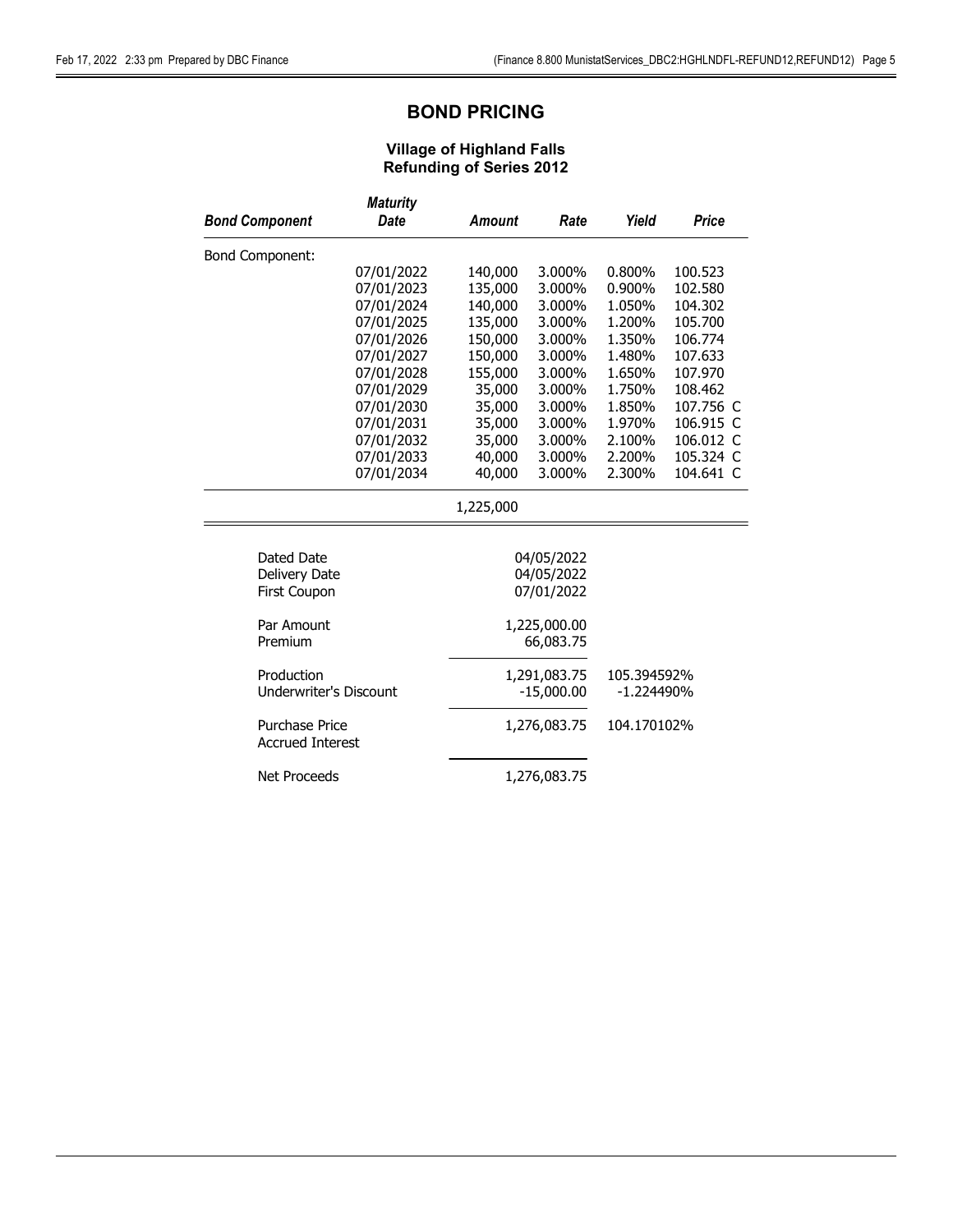# BOND DEBT SERVICE

| Period<br><b>Ending</b><br><b>Principal</b> | Coupon<br><b>Interest</b> | <b>Debt Service</b> | <b>Annual</b><br><b>Debt Service</b> |
|---------------------------------------------|---------------------------|---------------------|--------------------------------------|
| 07/01/2022<br>140,000                       | 3.000%<br>8,779.17        | 148,779.17          |                                      |
| 01/01/2023                                  | 16,275.00                 | 16,275.00           |                                      |
| 05/31/2023                                  |                           |                     | 165,054.17                           |
| 07/01/2023<br>135,000                       | 3.000%<br>16,275.00       | 151,275.00          |                                      |
| 01/01/2024                                  | 14,250.00                 | 14,250.00           |                                      |
| 05/31/2024                                  |                           |                     | 165,525.00                           |
| 07/01/2024<br>140,000                       | 3.000%<br>14,250.00       | 154,250.00          |                                      |
| 01/01/2025                                  | 12,150.00                 | 12,150.00           |                                      |
| 05/31/2025                                  |                           |                     | 166,400.00                           |
| 07/01/2025<br>135,000                       | 3.000%<br>12,150.00       | 147,150.00          |                                      |
| 01/01/2026                                  | 10,125.00                 | 10,125.00           |                                      |
| 05/31/2026                                  |                           |                     | 157,275.00                           |
| 07/01/2026<br>150,000                       | 3.000%<br>10,125.00       | 160,125.00          |                                      |
| 01/01/2027                                  | 7,875.00                  | 7,875.00            |                                      |
| 05/31/2027                                  |                           |                     | 168,000.00                           |
| 07/01/2027<br>150,000                       | 3.000%<br>7,875.00        | 157,875.00          |                                      |
| 01/01/2028                                  | 5,625.00                  | 5,625.00            |                                      |
| 05/31/2028                                  |                           |                     | 163,500.00                           |
| 07/01/2028<br>155,000                       | 3.000%<br>5,625.00        | 160,625.00          |                                      |
| 01/01/2029                                  | 3,300.00                  | 3,300.00            |                                      |
| 05/31/2029                                  |                           |                     | 163,925.00                           |
| 07/01/2029<br>35,000                        | 3.000%<br>3,300.00        | 38,300.00           |                                      |
| 01/01/2030                                  | 2,775.00                  | 2,775.00            |                                      |
| 05/31/2030                                  |                           |                     | 41,075.00                            |
| 07/01/2030<br>35,000                        | 3.000%<br>2,775.00        | 37,775.00           |                                      |
| 01/01/2031                                  | 2,250.00                  | 2,250.00            |                                      |
| 05/31/2031                                  |                           |                     | 40,025.00                            |
| 07/01/2031<br>35,000                        | 3.000%<br>2,250.00        | 37,250.00           |                                      |
| 01/01/2032                                  | 1,725.00                  | 1,725.00            |                                      |
| 05/31/2032                                  |                           |                     | 38,975.00                            |
| 07/01/2032<br>35,000                        | 3.000%<br>1,725.00        | 36,725.00           |                                      |
| 01/01/2033                                  | 1,200.00                  | 1,200.00            |                                      |
| 05/31/2033                                  |                           |                     | 37,925.00                            |
| 07/01/2033<br>40,000                        | 3.000%<br>1,200.00        | 41,200.00           |                                      |
| 01/01/2034                                  | 600.00                    | 600.00              |                                      |
| 05/31/2034                                  |                           |                     | 41,800.00                            |
| 07/01/2034<br>40,000                        | 3.000%<br>600.00          | 40,600.00           |                                      |
| 05/31/2035                                  |                           |                     | 40,600.00                            |
| 1,225,000                                   | 165,079.17                | 1,390,079.17        | 1,390,079.17                         |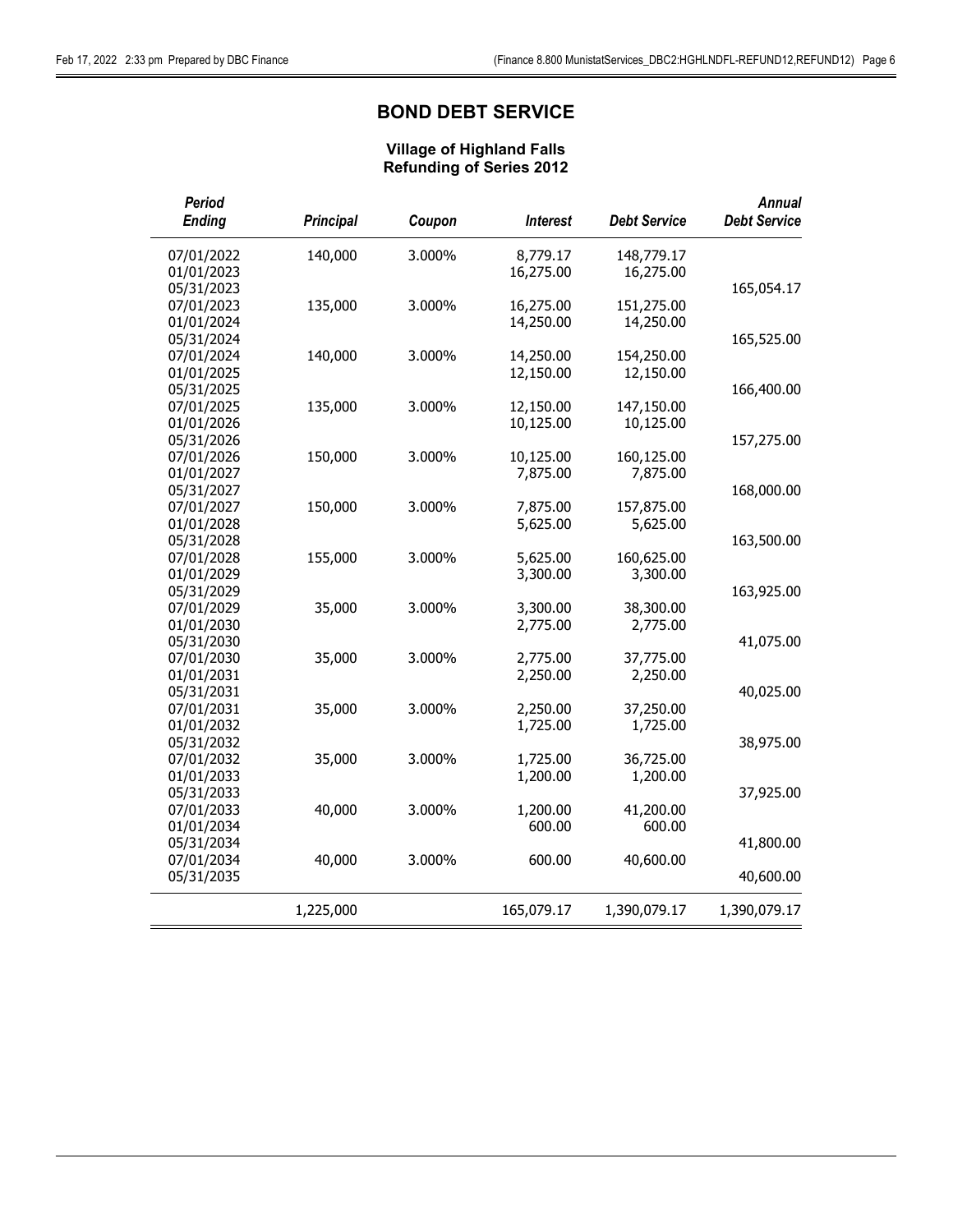# PRIOR BOND DEBT SERVICE

| Period<br><b>Ending</b>  | <b>Principal</b> | Coupon | <b>Interest</b> | <b>Debt Service</b> | <b>Annual</b><br><b>Debt Service</b> |
|--------------------------|------------------|--------|-----------------|---------------------|--------------------------------------|
| 07/01/2022               | 125,000          | 2.500% | 22,725.00       | 147,725.00          |                                      |
| 01/01/2023               |                  |        | 21,162.50       | 21,162.50           |                                      |
| 05/31/2023               |                  |        |                 |                     | 168,887.50                           |
| 07/01/2023               | 130,000          | 4.000% | 21,162.50       | 151,162.50          |                                      |
| 01/01/2024               |                  |        | 18,562.50       | 18,562.50           |                                      |
| 05/31/2024               |                  |        |                 |                     | 169,725.00                           |
| 07/01/2024               | 135,000          | 4.000% | 18,562.50       | 153,562.50          |                                      |
| 01/01/2025               |                  |        | 15,862.50       | 15,862.50           |                                      |
| 05/31/2025               |                  |        |                 |                     | 169,425.00                           |
| 07/01/2025               | 135,000          | 4.000% | 15,862.50       | 150,862.50          |                                      |
| 01/01/2026               |                  |        | 13,162.50       | 13,162.50           |                                      |
| 05/31/2026               |                  |        |                 |                     | 164,025.00                           |
| 07/01/2026               | 150,000          | 3.000% | 13,162.50       | 163,162.50          |                                      |
| 01/01/2027               |                  |        | 10,912.50       | 10,912.50           |                                      |
| 05/31/2027<br>07/01/2027 | 150,000          | 4.000% | 10,912.50       | 160,912.50          | 174,075.00                           |
| 01/01/2028               |                  |        | 7,912.50        | 7,912.50            |                                      |
| 05/31/2028               |                  |        |                 |                     | 168,825.00                           |
| 07/01/2028               | 155,000          | 4.000% | 7,912.50        | 162,912.50          |                                      |
| 01/01/2029               |                  |        | 4,812.50        | 4,812.50            |                                      |
| 05/31/2029               |                  |        |                 |                     | 167,725.00                           |
| 07/01/2029               | 35,000           | 3.500% | 4,812.50        | 39,812.50           |                                      |
| 01/01/2030               |                  |        | 4,200.00        | 4,200.00            |                                      |
| 05/31/2030               |                  |        |                 |                     | 44,012.50                            |
| 07/01/2030               | 40,000           | 4.000% | 4,200.00        | 44,200.00           |                                      |
| 01/01/2031               |                  |        | 3,400.00        | 3,400.00            |                                      |
| 05/31/2031               |                  |        |                 |                     | 47,600.00                            |
| 07/01/2031               | 40,000           | 4.000% | 3,400.00        | 43,400.00           |                                      |
| 01/01/2032               |                  |        | 2,600.00        | 2,600.00            |                                      |
| 05/31/2032               |                  |        |                 |                     | 46,000.00                            |
| 07/01/2032               | 40,000           | 4.000% | 2,600.00        | 42,600.00           |                                      |
| 01/01/2033               |                  |        | 1,800.00        | 1,800.00            |                                      |
| 05/31/2033               |                  |        |                 |                     | 44,400.00                            |
| 07/01/2033               | 45,000           | 4.000% | 1,800.00        | 46,800.00           |                                      |
| 01/01/2034               |                  |        | 900.00          | 900.00              |                                      |
| 05/31/2034               |                  |        |                 |                     | 47,700.00                            |
| 07/01/2034               | 45,000           | 4.000% | 900.00          | 45,900.00           |                                      |
| 05/31/2035               |                  |        |                 |                     | 45,900.00                            |
|                          | 1,225,000        |        | 233,300.00      | 1,458,300.00        | 1,458,300.00                         |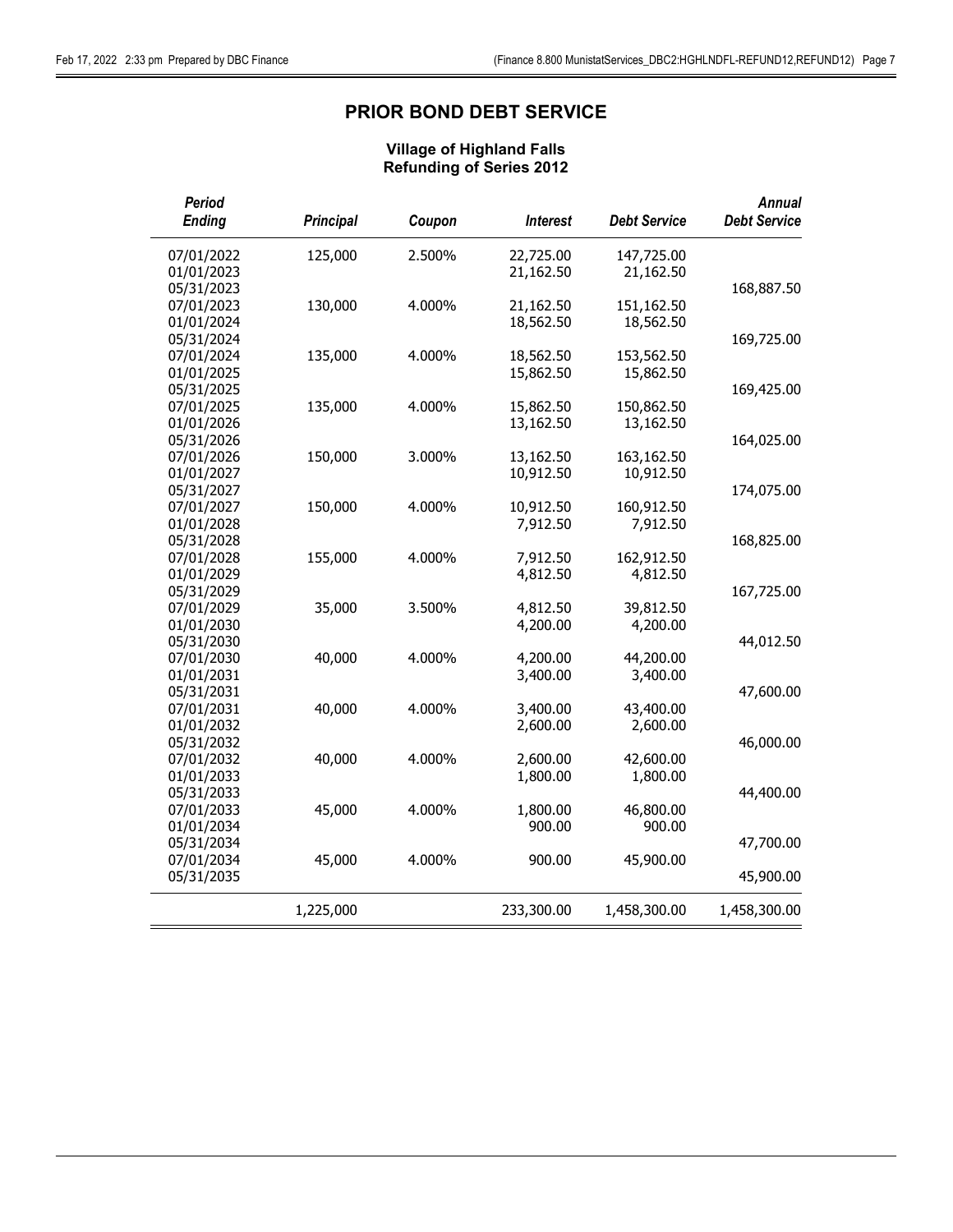# SUMMARY OF BONDS REFUNDED

| Bond                         | <b>Maturity</b><br>Date | <i><b>Interest</b></i><br>Rate | Par<br>Amount | Call<br>Date | Call<br>Price |
|------------------------------|-------------------------|--------------------------------|---------------|--------------|---------------|
| Series 2012, SERIES12, BOND: |                         |                                |               |              |               |
|                              | 07/01/2022              | 2.500%                         | 125,000       |              |               |
|                              | 07/01/2023              | 4.000%                         | 130,000       | 07/01/2022   | 100.000       |
|                              | 07/01/2024              | 4.000%                         | 135,000       | 07/01/2022   | 100.000       |
|                              | 07/01/2025              | 4.000%                         | 135,000       | 07/01/2022   | 100,000       |
|                              | 07/01/2026              | 3.000%                         | 150,000       | 07/01/2022   | 100.000       |
|                              | 07/01/2027              | 4.000%                         | 150,000       | 07/01/2022   | 100.000       |
|                              | 07/01/2028              | 4.000%                         | 155,000       | 07/01/2022   | 100.000       |
|                              | 07/01/2029              | 3.500%                         | 35,000        | 07/01/2022   | 100.000       |
|                              | 07/01/2030              | 4.000%                         | 40,000        | 07/01/2022   | 100,000       |
|                              | 07/01/2031              | 4.000%                         | 40,000        | 07/01/2022   | 100,000       |
|                              | 07/01/2032              | 4.000%                         | 40,000        | 07/01/2022   | 100,000       |
|                              | 07/01/2033              | 4.000%                         | 45,000        | 07/01/2022   | 100.000       |
|                              | 07/01/2034              | 4.000%                         | 45,000        | 07/01/2022   | 100.000       |
|                              |                         |                                | 1,225,000     |              |               |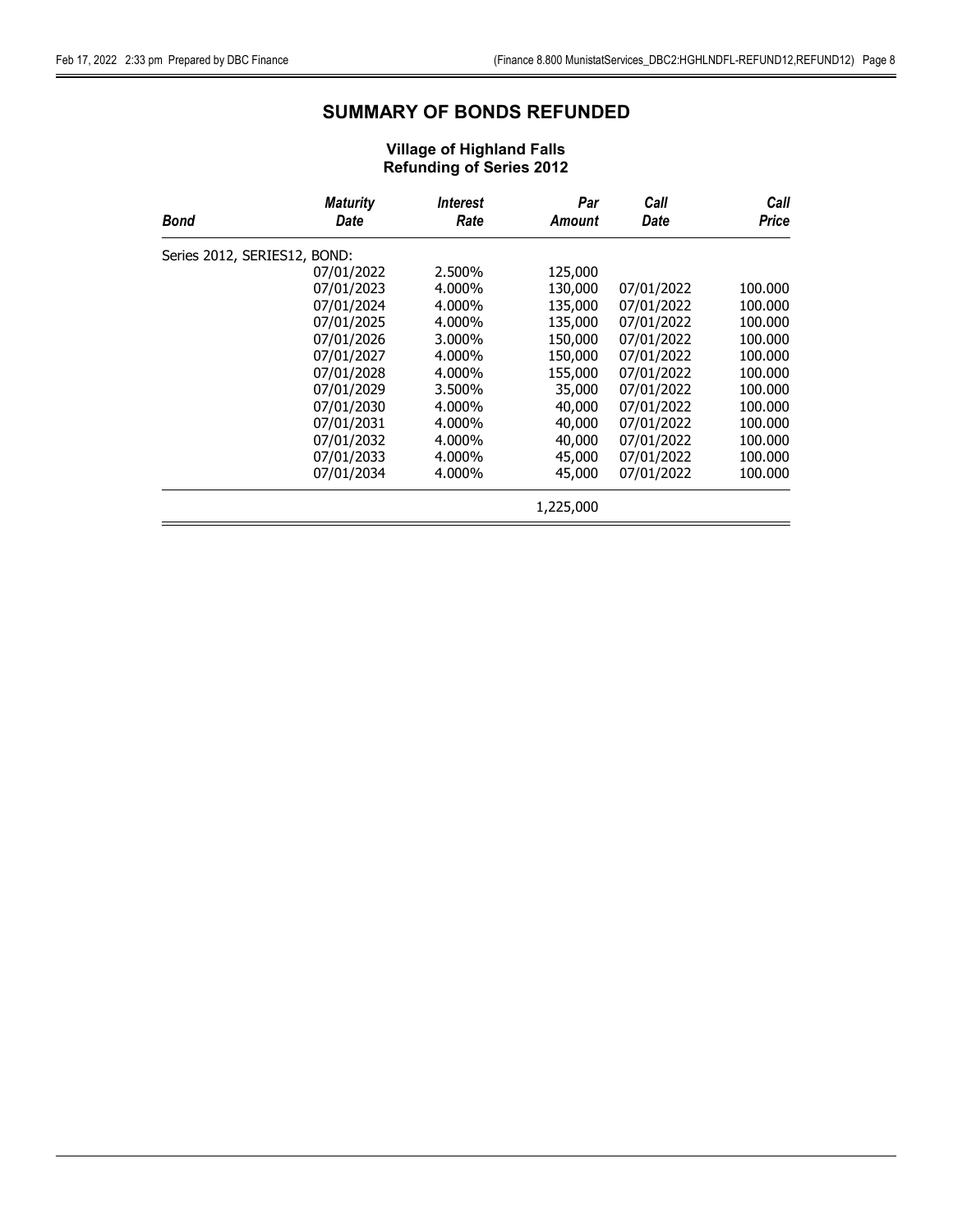# ESCROW REQUIREMENTS

| Period<br><b>Ending</b> | <b>Principal</b> | <i><u><b>Interest</b></u></i> | <b>Principal</b><br>Redeemed | Total        |
|-------------------------|------------------|-------------------------------|------------------------------|--------------|
| 07/01/2022              | 125,000          | 22,725.00                     | 1,100,000                    | 1,247,725.00 |
|                         | 125,000          | 22,725.00                     | 1,100,000                    | 1,247,725.00 |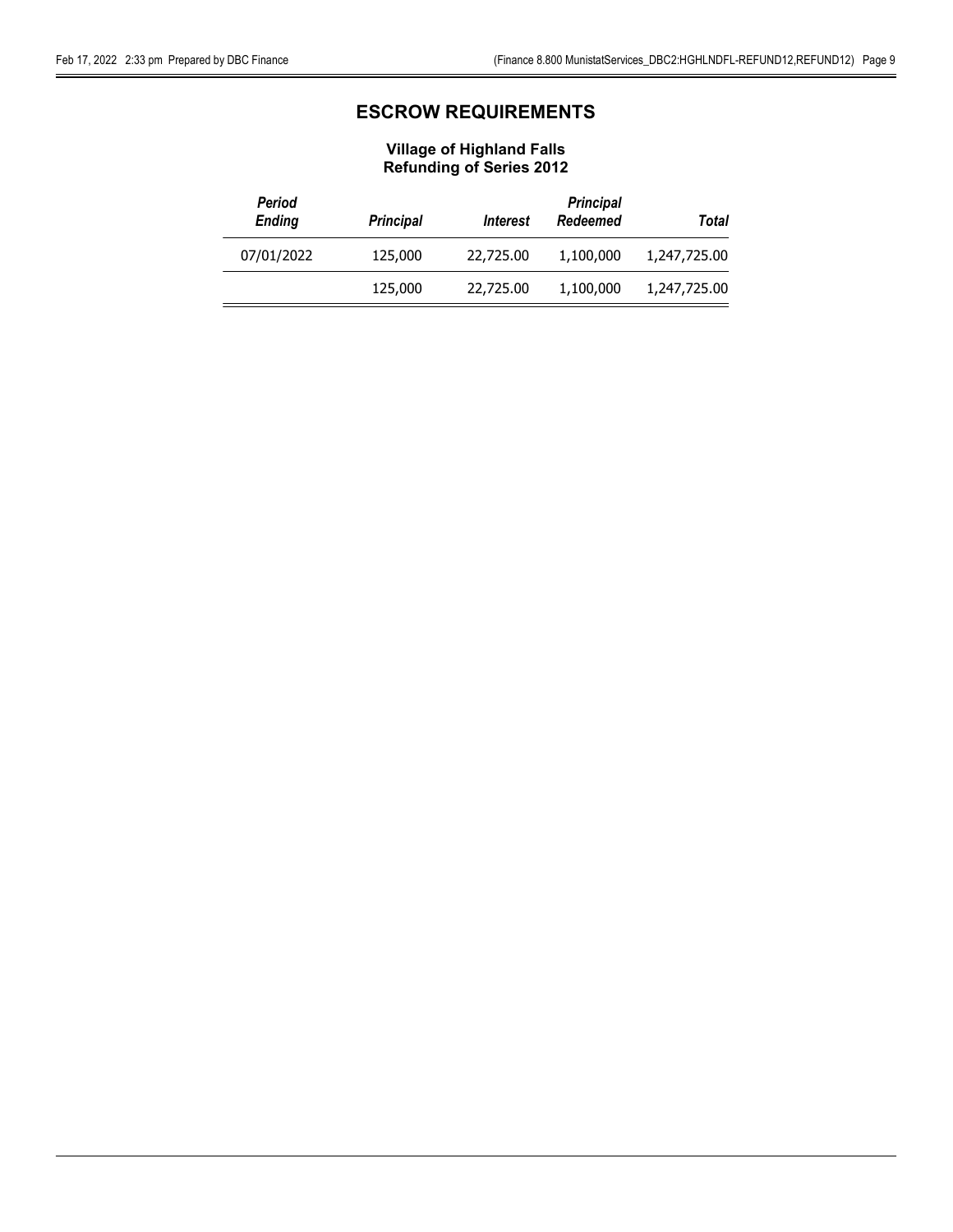# ESCROW DESCRIPTIONS

### Village of Highland Falls Refunding of Series 2012

|              | Type of<br><b>Security</b> | Type of<br><b>SLGS</b> | <b>Maturity</b><br><b>Date</b> | <b>First Int</b><br><b>Pmt Date</b> | Par<br>Amount             | Rate | Max<br>Rate |
|--------------|----------------------------|------------------------|--------------------------------|-------------------------------------|---------------------------|------|-------------|
| Apr 5, 2022: | <b>SLGS</b>                | Certificate            | 07/01/2022                     | 07/01/2022                          | 1,247,606  0.040%  0.040% |      |             |
|              |                            |                        |                                |                                     | 1,247,606                 |      |             |

### **SLGS Summary**

| SLGS Rates File                    | 10JAN22      |
|------------------------------------|--------------|
| Total Certificates of Indebtedness | 1,247,606.00 |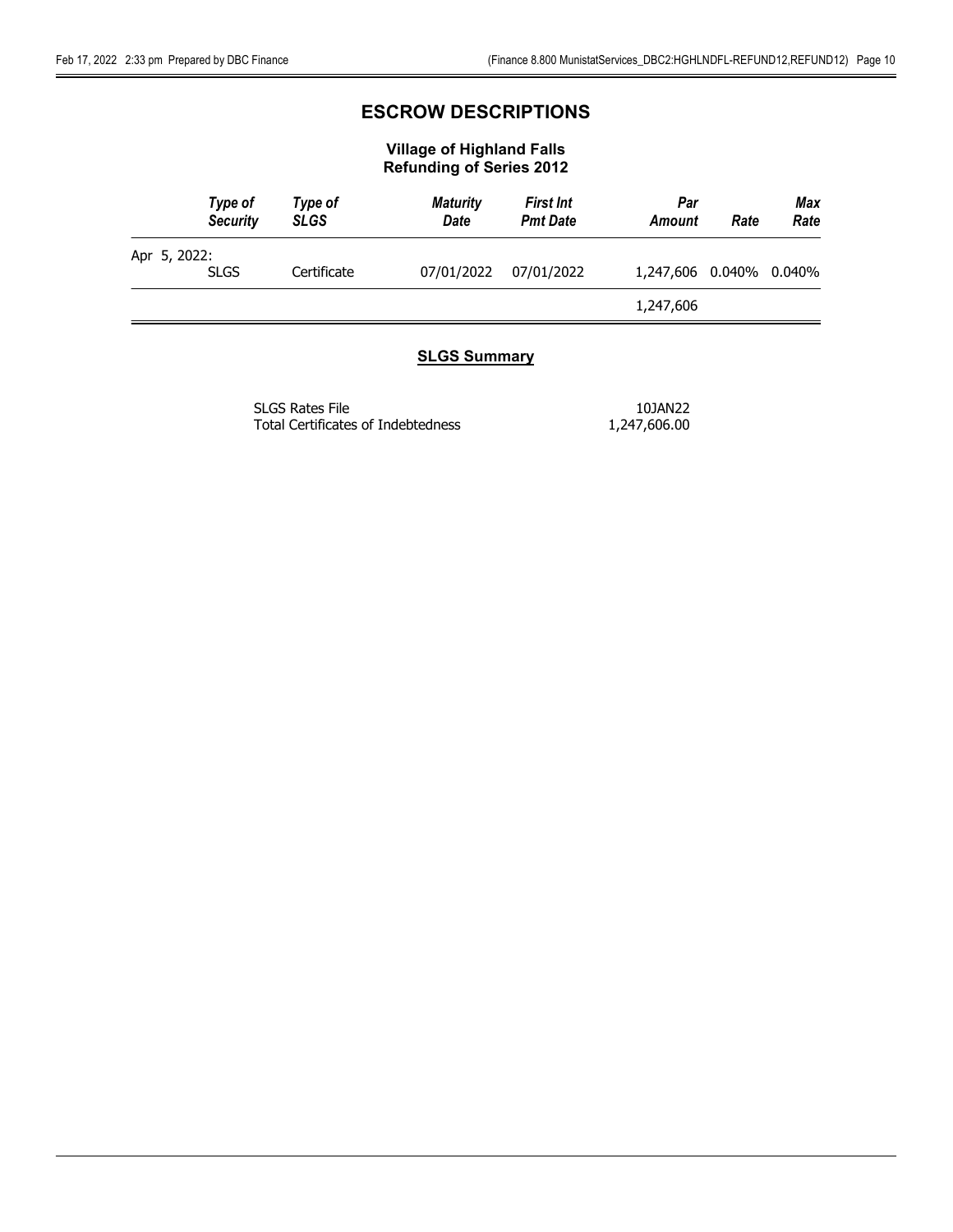# ESCROW COST

| Type of<br><b>Security</b> | <b>Maturity</b><br>Date |                              | Par<br>Amount | Rate            | Cost                        | <b>Total</b><br>Cost |
|----------------------------|-------------------------|------------------------------|---------------|-----------------|-----------------------------|----------------------|
| <b>SLGS</b>                | 07/01/2022              | 1,247,606                    |               | 0.040%          | 1,247,606                   | 1,247,606.00         |
|                            |                         | 1,247,606                    |               |                 | 1,247,606                   | 1,247,606.00         |
|                            | <b>Purchase</b><br>Date | Cost of<br><b>Securities</b> |               | Cash<br>Deposit | Total<br><b>Escrow Cost</b> | Yield                |
|                            | 04/05/2022              | 1,247,606                    |               | 0.05            | 1,247,606.05                | 0.039913%            |
|                            |                         | 1,247,606                    |               | 0.05            | 1,247,606.05                |                      |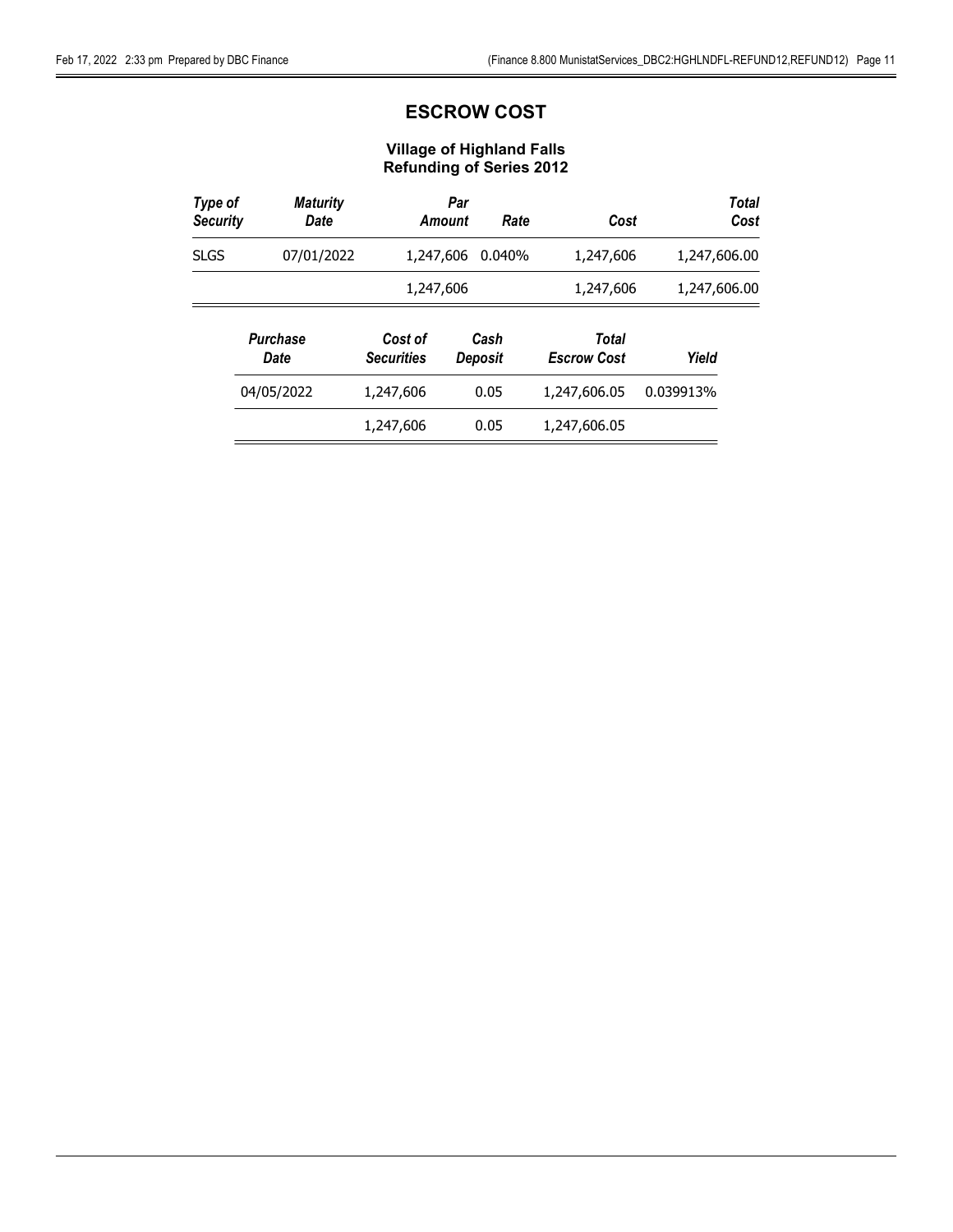# ESCROW CASH FLOW

## Village of Highland Falls Refunding of Series 2012

| Date       | <b>Principal</b> | <i><u><b>Interest</b></u></i> | <b>Net Escrow</b><br><b>Receipts</b> | <b>Present Value</b><br>to 04/05/2022<br>@ 0.0399129% |
|------------|------------------|-------------------------------|--------------------------------------|-------------------------------------------------------|
| 07/01/2022 | 1,247,606.00     | 118.95                        | 1,247,724.95                         | 1,247,606.00                                          |
|            | 1,247,606.00     | 118.95                        | 1,247,724.95                         | 1,247,606.00                                          |

### Escrow Cost Summary

| Purchase date                | 04/05/2022   |
|------------------------------|--------------|
| Purchase cost of securities  | 1,247,606.00 |
| Target for yield calculation | 1,247,606.00 |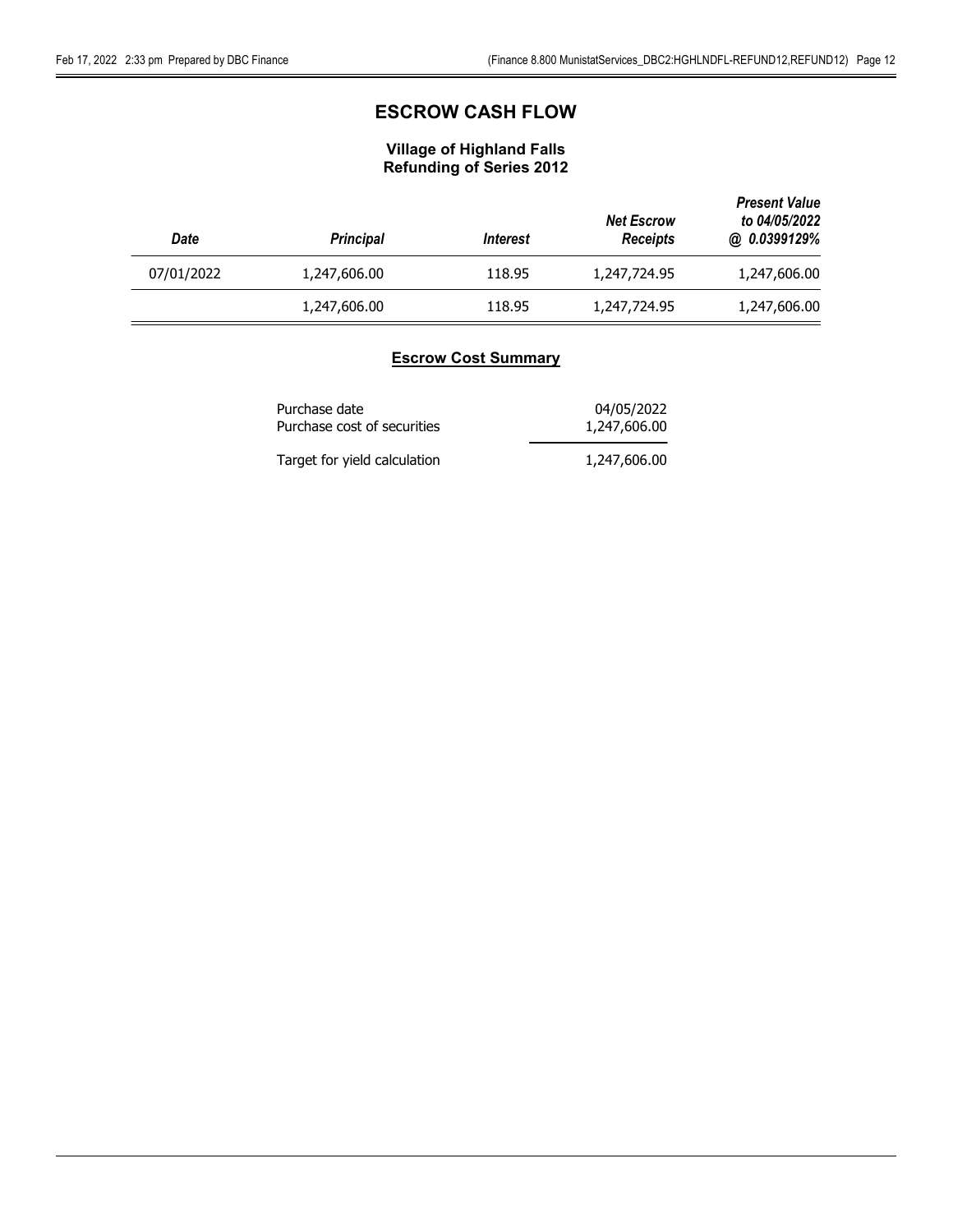# ESCROW SUFFICIENCY

| <b>Escrow</b><br><b>Requirement</b><br>Date |              | <b>Net Escrow</b><br><b>Receipts</b> | <b>Excess</b><br><b>Receipts</b> | <b>Excess</b><br><b>Balance</b> |
|---------------------------------------------|--------------|--------------------------------------|----------------------------------|---------------------------------|
| 04/05/2022<br>07/01/2022                    | 1,247,725.00 | 0.05<br>1,247,724.95                 | 0.05<br>$-0.05$                  | 0.05                            |
|                                             | 1,247,725.00 | 1,247,725.00                         | 0.00                             |                                 |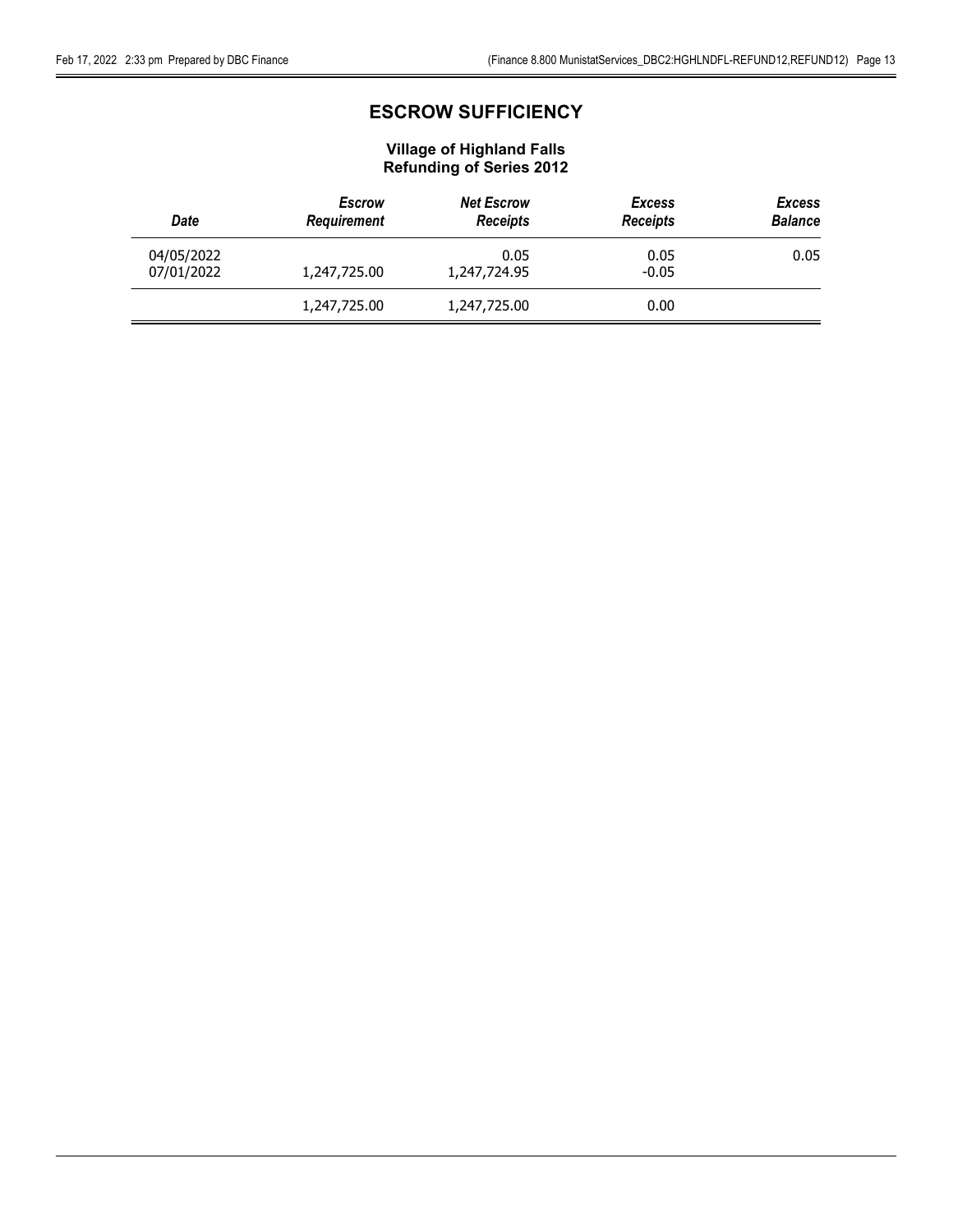# PROOF OF COMPOSITE ESCROW YIELD

### Village of Highland Falls Refunding of Series 2012

### All restricted escrows funded by bond proceeds

| Date       | <b>Security</b><br><b>Receipts</b> | <b>Present Value</b><br>to 04/05/2022<br>@ 0.0399129355% |
|------------|------------------------------------|----------------------------------------------------------|
| 07/01/2022 | 1,247,724.95                       | 1,247,606.00                                             |
|            | 1,247,724.95                       | 1,247,606.00                                             |

### Escrow Cost Summary

| Purchase date                | 04/05/2022   |
|------------------------------|--------------|
| Purchase cost of securities  | 1,247,606.00 |
| Target for yield calculation | 1,247,606.00 |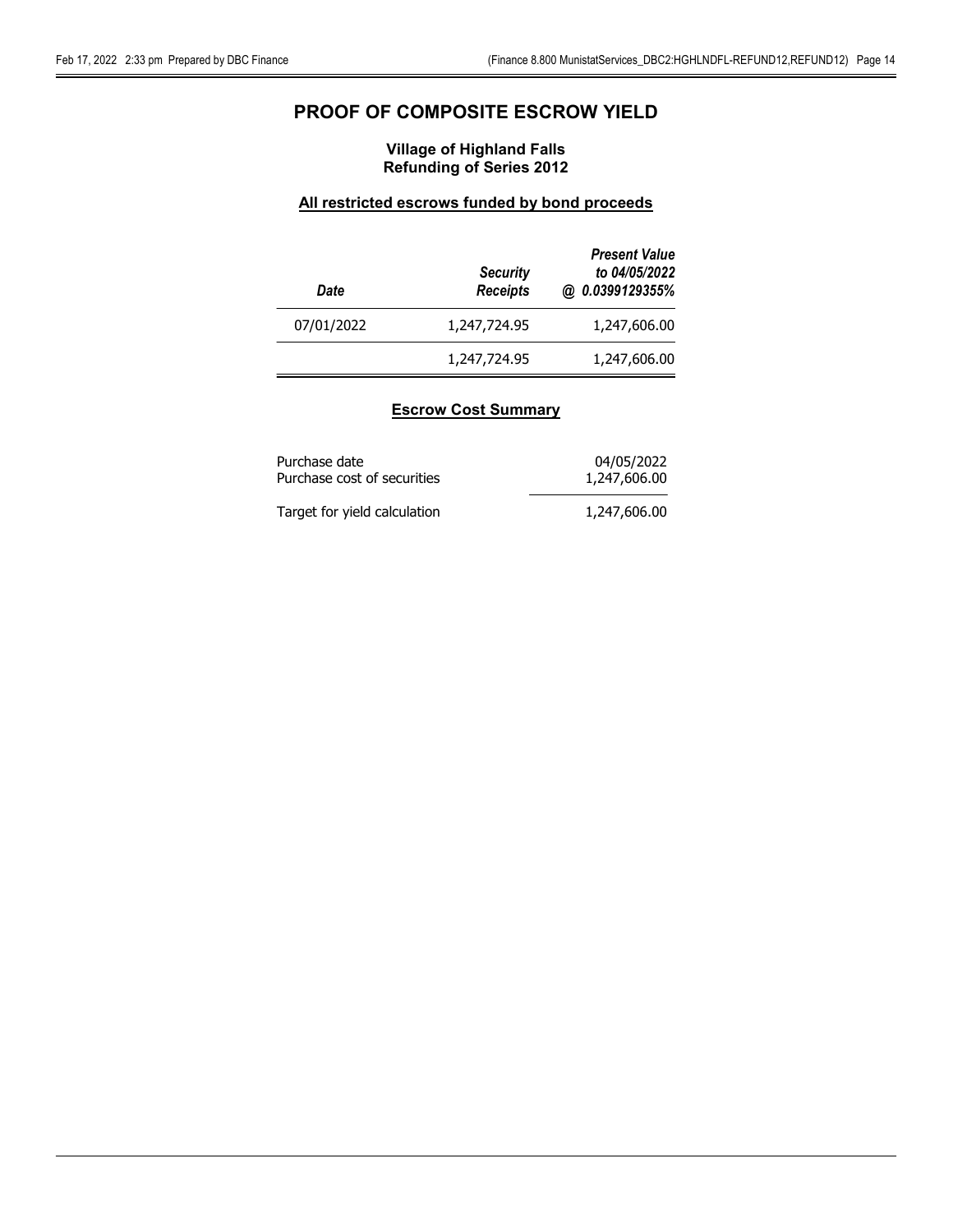# PROOF OF ARBITRAGE YIELD

### Village of Highland Falls Refunding of Series 2012

| Date       | <b>Debt Service</b> | <b>Present Value</b><br>to 04/05/2022<br>@ 1.5967653772% |
|------------|---------------------|----------------------------------------------------------|
| 07/01/2022 | 148,779.17          | 148,214.98                                               |
| 01/01/2023 | 16,275.00           | 16,084.86                                                |
| 07/01/2023 | 151,275.00          | 148,323.51                                               |
| 01/01/2024 | 14,250.00           | 13,861.31                                                |
| 07/01/2024 | 154,250.00          | 148,854.13                                               |
| 01/01/2025 | 12,150.00           | 11,632.11                                                |
| 07/01/2025 | 147,150.00          | 139,761.92                                               |
| 01/01/2026 | 10,125.00           | 9,540.48                                                 |
| 07/01/2026 | 160,125.00          | 149,685.80                                               |
| 01/01/2027 | 7,875.00            | 7,303.29                                                 |
| 07/01/2027 | 157,875.00          | 145,253.86                                               |
| 01/01/2028 | 5,625.00            | 5,134.32                                                 |
| 07/01/2028 | 160,625.00          | 145,452.21                                               |
| 01/01/2029 | 3,300.00            | 2,964.61                                                 |
| 07/01/2029 | 223,300.00          | 199,016.37                                               |
|            | 1,372,979.17        | 1,291,083.75                                             |

### **Proceeds Summary**

| Delivery date                | 04/05/2022   |
|------------------------------|--------------|
| Par Value                    | 1,225,000.00 |
| Premium (Discount)           | 66,083,75    |
| Target for yield calculation | 1,291,083.75 |